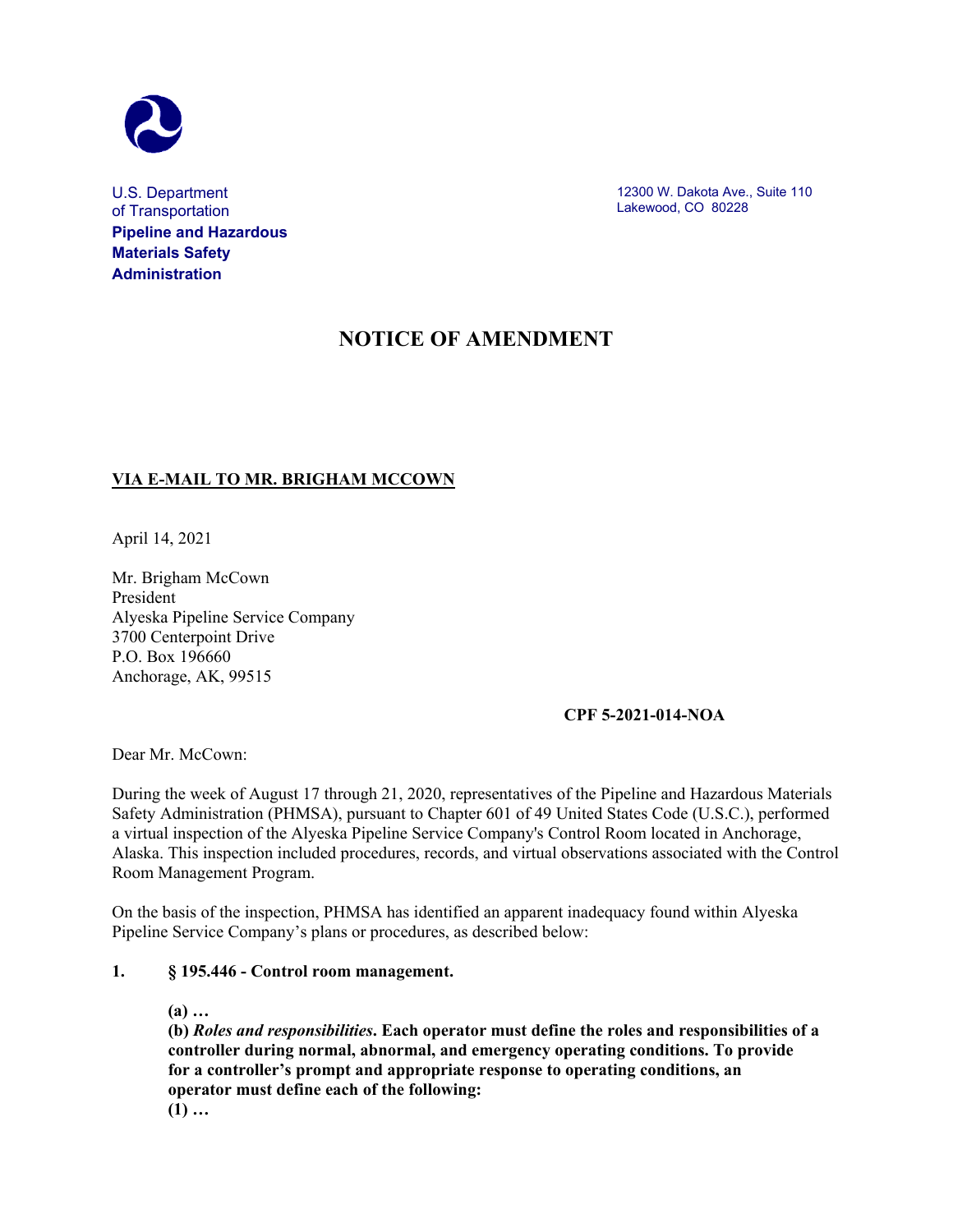# **(5) The roles, responsibilities and qualifications of others who have the authority to direct or supersede the specific technical actions of controllers.**

Alyeska revised their procedure after the inspection to include a statement identifying who has the authority to direct or supersede the technical actions of a controller. However, the revised procedure is unclear, and therefore inadequate to assure the safe operation of the pipeline facilities.

The operator added the following to Document DO-14-2, Edition 9, Revision 2 (November 11, 2020), Section 3 - Controller Authority, Roles, and Responsibilities; Section 3.1 - Operations:

"To help ensure that the Roles and Responsibilities of the controllers are safely and effectively carried out, the only personnel that can direct or supersede the controller's technical actions are the OCC Supervisor(s) and Lead Controller(s). Personnel in these positions are required to maintain operator qualification (OQ) for both the Pipeline and Terminal Consoles. *Any technical requests for TAPS are channeled/directed through these positions.*"

PHMSA is unsure what the last sentence (in italics) is trying to convey or how it relates to the operator's authority to direct or supersede. Alyeska should consider revising the statement to clearly identify how it relates to the authority to direct or supersede, or consider removing the sentence.

The procedure continues and provides the following guidelines:

"In the event, it becomes necessary to supersede the controller's actions, follow these guidelines:

- The OCC Supervisor or Lead Controller will complete the following:
	- Analyze the current operating condition to using all the latest information they have about the situation to determine the best course of action to protect personnel, the environment, and the integrity of the TAPS system.
	- Instruct the controller to take action based on their assessment of the situation.
- The OCC controller will repeat the instruction back to the OCC Supervisor or Lead Controller to confirm their understanding of the direction, upon confirmation, they will initiate the response based on the direction of the OCC Supervisor or Lead Controller.
- The OCC Supervisor or Lead Controller will confirm or repeat the instruction, as necessary.
- In the unlikely event it becomes necessary for the OCC Supervisor or designee to replace an OCC controller at a console:
	- The on-shift OCC Supervisor will request the OCC Lead Controller to ensure the Pipeline or Terminal console is covered and request to speak to the controller in the supervisor's office.
	- Turnover will commence following the normal process outlines in OCC 3.13, OCC Shift Change."

These guidelines are unclear and appear to confuse the authority to direct with the authority to supersede.

If the operator decides to grant the authority to direct or supersede, the operator must amend the procedure to clearly describe the process how the authority to direct the technical actions of a controller will be implemented and documented; and clearly describe how the authority to supersede the technical actions of a controller will be implemented and documented.

# Response to this Notice

This Notice is provided pursuant to 49 U.S.C. § 60108(a) and 49 C.F.R. § 190.206. Enclosed as part of